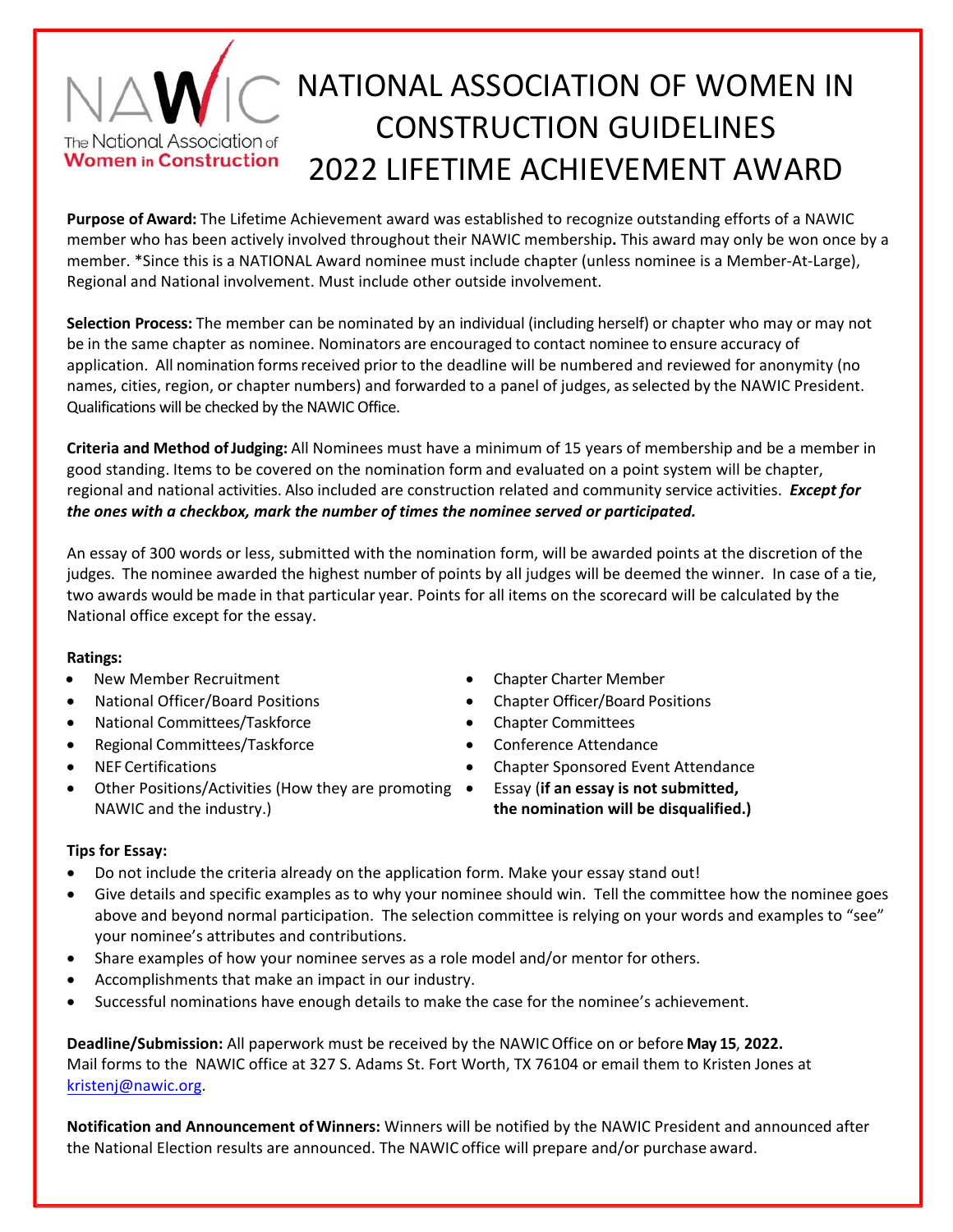

# **Lifetime Achievement Award Nomination Form**

has been nominated by \_\_\_\_\_\_\_

(Nominee's Name) (Nominator's Name)

I certify that the information contained in the attached application form is true to the best of my knowledge and that the nominee is a member in good standing of the chapter.

Nominator's Signature **Nominator's Signature Date Submitted** 

\*Name of Nominee will not be disclosed to judges. Judges will only receive application and scoring sheets with Nominee Code.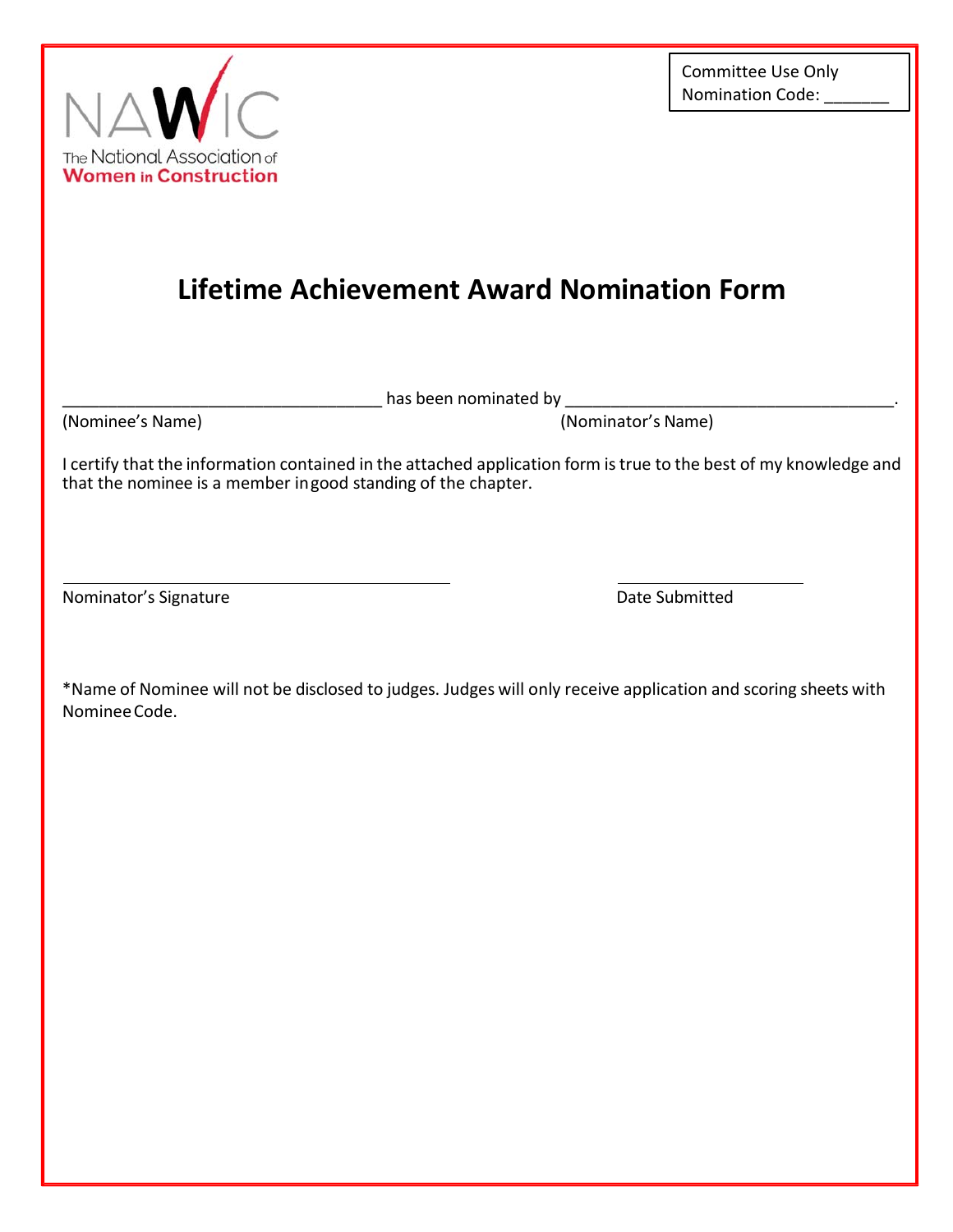Committee Use Only Nomination Code:



*NOTE: It is important to correctly list the nominee's experience with corresponding activities. Listing "served on all chapter committees and chaired most of them" will not be scored. Except for the ones with a checkbox, mark the number of times the nominee served and/or participated.* 

**Date Nominee Joined NAWIC:** \_\_\_\_\_\_\_\_\_\_\_\_\_\_\_\_\_\_\_\_\_\_\_\_\_\_\_\_(Membership in one or more Chapters is included) □ Nominee has been a member for at least 15 years and is a NAWIC member in good standing. How many members has nominee recruited since joining NAWIC?

### **Chapter Officer/Board Positions Held:**

| □ President □ President-Elect □ Vice President □ Secretary □ Treasurer □ Director □ Other: |  |  |  |
|--------------------------------------------------------------------------------------------|--|--|--|
|                                                                                            |  |  |  |

### **National Board Positions Held:**

□ President □ President-Elect □ Vice President □ Secretary □ Treasurer □ Director □ Other:

| <b>ChapterCommittees:</b>                   | <b>Chaired:</b> | Member: |
|---------------------------------------------|-----------------|---------|
| <b>Bylaws</b>                               |                 |         |
| <b>Emerging Professionals/Mentoring</b>     |                 |         |
| Professional Development & Education (PD&E) |                 |         |
| Finance                                     |                 |         |
| Marketing                                   |                 |         |
| Membership<br>Safety/OSHA Alliance          |                 |         |
| <b>WIC Week</b>                             |                 |         |
| <b>Strategic Planning</b>                   |                 |         |
| <b>Block Kids</b>                           |                 |         |
| <b>Design Drafting</b>                      |                 |         |
| Others List:                                |                 |         |
|                                             |                 |         |

 $\overline{\phantom{a}}$ 

#### **Chapter Sponsored Events: Attended: Attended:**

| <b>Regional Committees/Taskforce:</b>       | Chair: | Member: |
|---------------------------------------------|--------|---------|
| <b>Bylaws</b>                               |        |         |
| <b>Emerging Professionals/Mentoring</b>     |        |         |
| Professional Development & Education (PD&E) |        |         |
| Marketing                                   |        |         |
| Membership                                  |        |         |
| Memorials                                   |        |         |
| Safety/OSHA Alliance                        |        |         |
| <b>Strategic Planning</b>                   |        |         |
| <b>WIC Week</b>                             |        |         |
| <b>Block Kids</b>                           |        |         |
| <b>Design Drafting</b>                      |        |         |
| <b>NEF Liaison</b>                          |        |         |
| Others (List):                              |        |         |
|                                             |        |         |